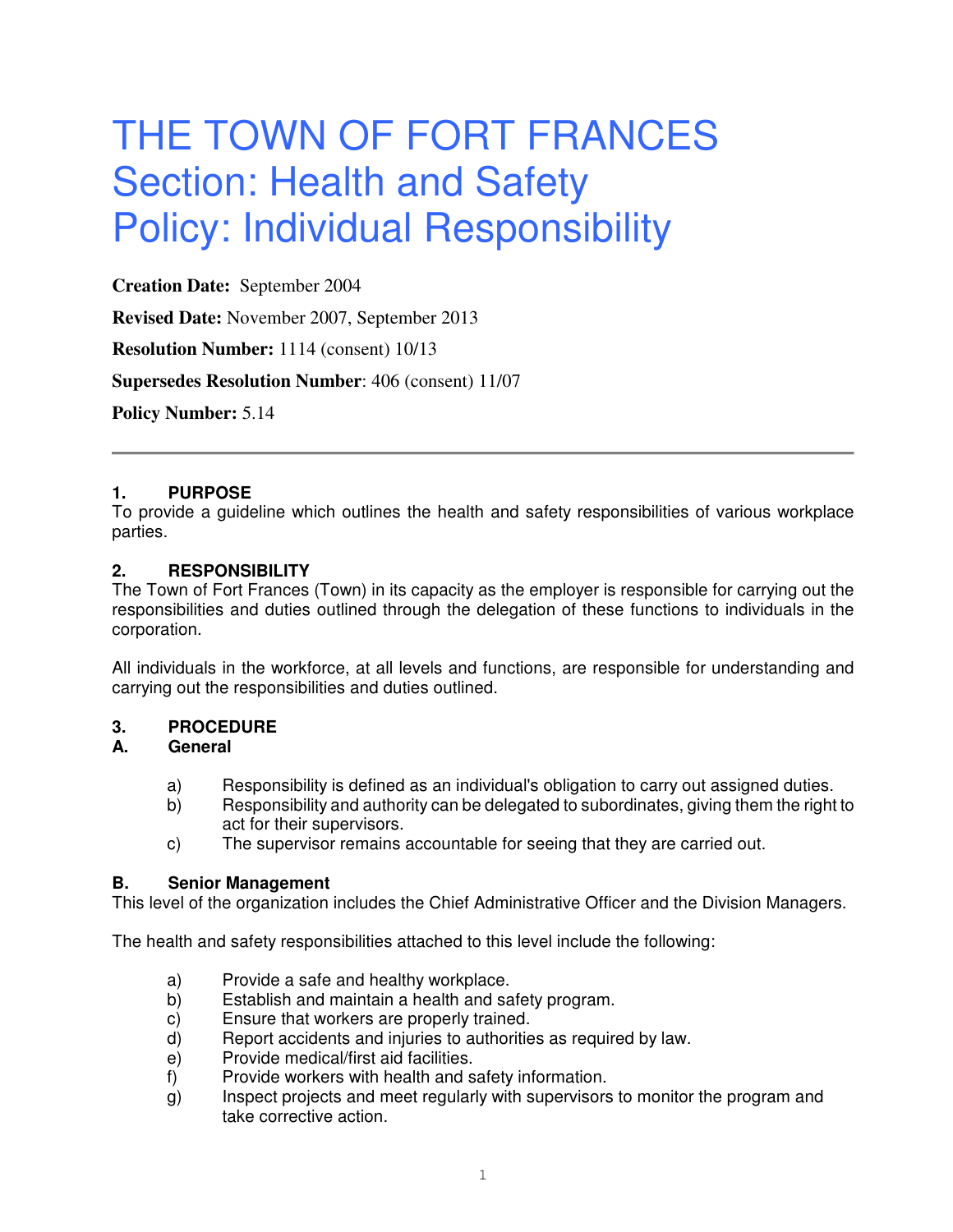- h) Provide the motivation and resources necessary to make the program work.
- i) Ensure that operations comply with both the law and the program.
- j) Demonstrate commitment to accident prevention.<br>k) Consider accident prevention and safety performa
- Consider accident prevention and safety performance when evaluating employees, especially supervisors.

# **C. Supervisors / Superintendents**

The health and safety responsibilities attached to this level include the following:

- (a) Taking care of the occupational health and safety of the employees within their respective area.
- (b) Be familiar with the applicable requirements of the Occupational Health and Safety Act and the Regulations, and ensure compliance.
- (c) Understand and enforce the Town's Health & Safety Policies and Procedures.
- (d) Responsible for ensuring that workplace inspections are performed apart from those conducted by the Joint Health and Safety Committee / Health and Safety representative.
- (e) Ensure that employees wear the appropriate personal protective equipment.
- (f) Advise each worker of the existence of any potential or actual danger to the health and safety of the worker, of which the supervisor is aware.
- (g) Investigate and determine the causes of all incidents/accidents and initiate or recommend corrective action.
- (h) Take every precaution reasonable in the circumstance for the protection of a worker.
- (i) Ensure workers receive proper instruction and training, through safety meetings prior to the commencement of work.
- (j) Identify and inform superiors of occupational health and safety concerns.
- (k) Responsible for correcting substandard acts or conditions.
- (I) Responsible for commending good health and safety performance.<br>(m) Responsible for performing employee safety observations.
- Responsible for performing employee safety observations.
- (n) Accountable for health and safety
- (o) Responsible for performing regular crew visits.
- (p) Set a good example by always wearing the appropriate PPE when required.
- (q) Ensure that supervisors regularly attend safety meetings.
- (r) Ensure that health and safety reference materials are readily available to workers.
- (s) Ensure that safety is a component of your hiring criteria.

# **D. Supervisors (Forepersons)**

- a) Make sure that the program is carried out at the work level.<br>b) Ensure that protective equipment required by law and by the
- Ensure that protective equipment required by law and by the program is used and maintained properly by workers and that workers understand the reasons for its use.
- c) Instruct personnel in proper work practices and update instruction as needed.
- d) Check work practices and work areas for hazards and take corrective action where required.
- e) Consult with the health and safety representative.
- f) Ensure that injuries are treated and reported.
- g) Investigate and report all accidents and take corrective action.
- h) Acquaint the new worker with hazards and safe work procedures.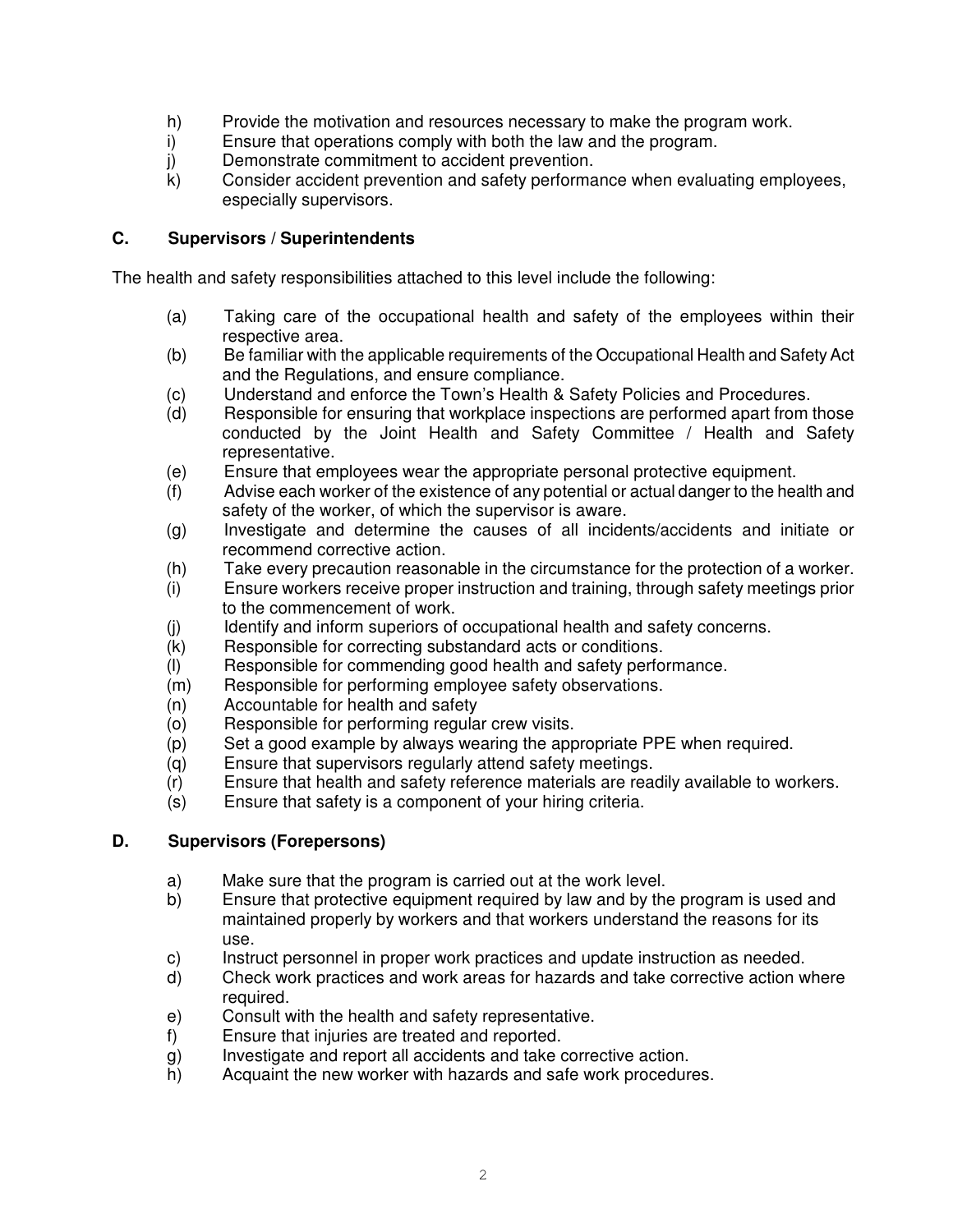# **E. Workers, Contract/Temporary Workers**

This level of the organization includes all workers in the workplace, up to and including the Chief Administrative Officer, as well as those individuals on the Municipal payroll on a contract basis.

The health and safety responsibilities attached to this level include the following:

- (a) Learning, understanding and practicing standard operating procedures.
- (b) Responsible to work safely, work in compliance with the Act, wear PPE, report hazards, not remove guards and not engage in pranks or other dangerous conduct.
- (c) Comply with Town health and safety policies and procedures
- (d) Take every possible precaution to protect themselves and fellow workers from health and safety hazards and unsafe situations.
- (e) Report unsafe acts or conditions to their supervisor, health and safety committee, or health and safety representative.
- (f) Report any near-miss incident or loss immediately to their supervisor.
- (g) Report any occupational injury or illness immediately to their supervisor.
- (h) Use personal protective equipment, where required.
- (i) Report any contraventions of the Occupational Health and Safety Act or Regulations to their supervisor or employer.
- (j) Participate in annual performance appraisals that include health and safety.

# **F. Contractors and Sub-Contractors**

This classification is external to the Town and includes all those individuals or organizations working on a contract for the Town.

The health and safety responsibilities attached to this classification include the following:

- (a) Demonstrate the establishment and maintenance of a health and safety program, with objectives and standards and will provide qualified workers and meet all applicable legislation as well as Town health and safety policy and procedures
- (b) Are held accountable for their health and safety performance
- (c) Provide a WSIB clearance certificate or equivalent insurance
- (d) Ensure the workers in their employ are aware of the hazardous substances that may be in use at the workplace and wear the appropriate personal protective equipment required for the area

This section will be included in all contracts tendered and proof of the above may be required by the Town at any time from tendering to project completion.

# **G. Health & Safety Officer**

This level of the organization includes the Human Resources Manager.

The health and safety responsibilities attached to this level include the following:

- (a) Formulate and implement the Town health and safety programs.
- (b) Establish and implement policies and procedures to ensure compliance with provincial legislation. (Occupational Health & Safety Act and Workplace Safety & Insurance Act)
- (c) Co-ordinate activities with joint health & safety committee(s).
- (d) Assist Division Manager / Superintendent when meeting with MOL.
- (e) Co-ordinate and deliver safety training and education for workers.